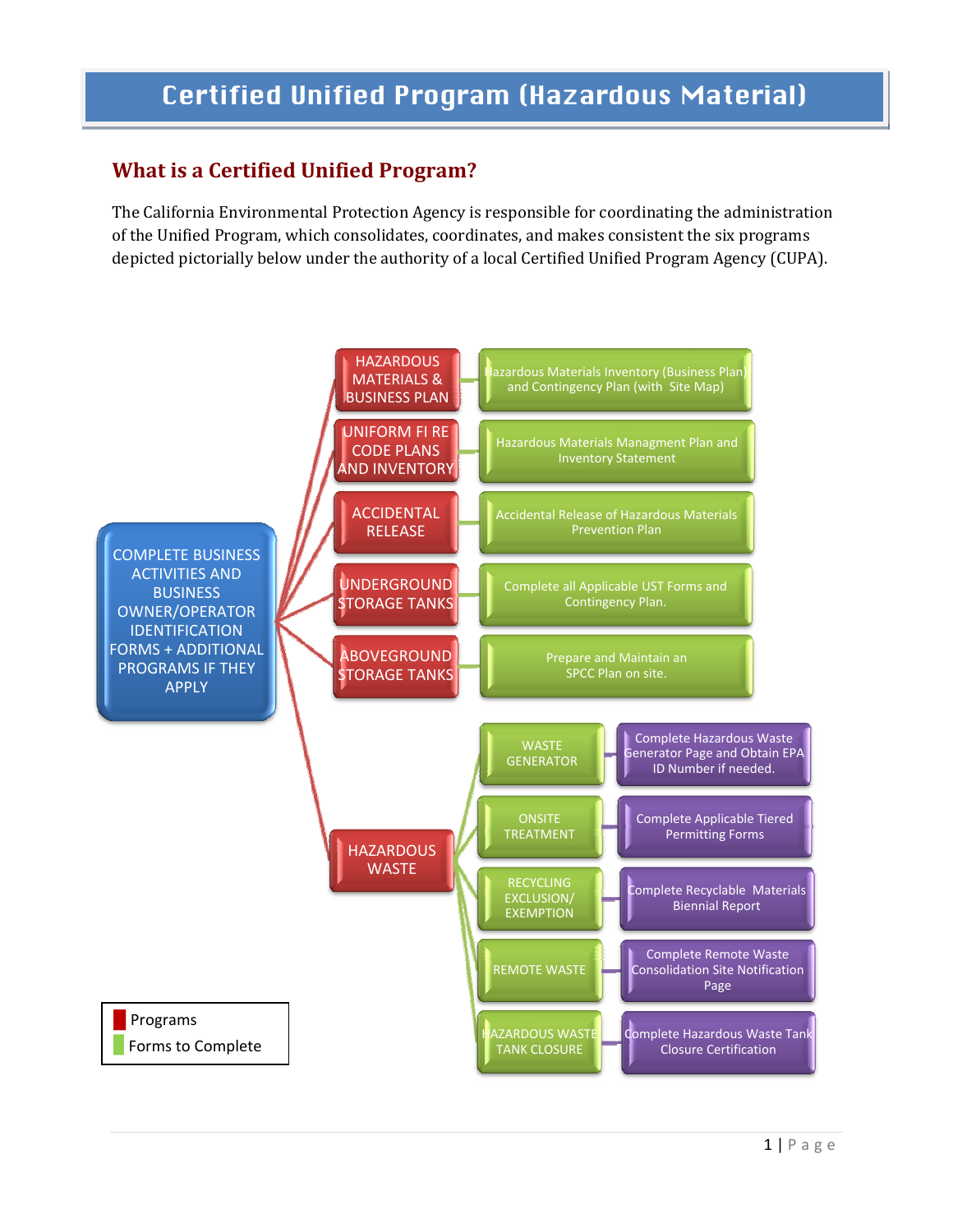There are currently 83 CUPAs in the state. You can find your local CUPA at *http://cersapps.calepa.ca.gov/Public/Directory/*

Any business which handles the minimum amount of 55 gallons or 500 pounds of any hazardous material or 200 cubic feet of a compressed gas at any one time during the reporting year is considered a handler of hazardous materials.

- *Effective Jan 1, 2013,* **Unified Program Consolidated Forms (UPCF) for CUPA Reporting must be filed Online.** Businesses may use the California Environmental Reporting System's (CERS) Business Portal (Link Below), or the local portal that has been developed by some CUPAs.
- The CUPA local web portal may have additional features or services for businesses that are not offered in CERS. Businesses whose facilities are ALL within a single CUPA jurisdiction may prefer to use a CUPA local reporting portal. Businesses with facilities in multiple CUPAs may prefer to use CERS as their single reporting site for all their facilities.
- Reporting to both CERS and a local CUPA reporting portal is prohibited to prevent duplicate reporting.

*To go to California Environmental Reporting System (CERS) http://cers.calepa.ca.gov/Home* 

§

Every business handling hazardous materials is obligated to complete and submit a Business Activity Form and Business Operator Identification Form, in addition your business is required to complete and submit reporting forms for any of the following programs that apply to your facility.

#### **1) Hazardous Material Disclosure and Business Plan**

The Hazardous Materials Inventory and Business Emergency Response Plan Program regulate the use and storage of hazardous materials by business and industry.

These Require all businesses which use, store, or handle hazardous materials (at or above threshold amounts by local CUPA's ordinance -often 55 gallons for liquids, 500 pounds for solids, and 200 cubic feet for gases—) to file the following two plans. (Complete the following forms in CERS if these apply to your facility)

- Inventory & Chemical description form
- Consolidation contingency plan
- Consolidation contingency plan instructions
- Site map of the facility

#### **2) Regulated Substances Registration**

The California Accidental Release Prevention (CalARP) program's main objective is to prevent accidental releases to ambient air of those regulated substances (RS) determined to potentially pose the greatest risk of immediate harm to the public and the environment. The planning activities required by the program are intended to minimize the possibility of an accidental release by encouraging engineering and administrative controls. It is further intended to mitigate the effects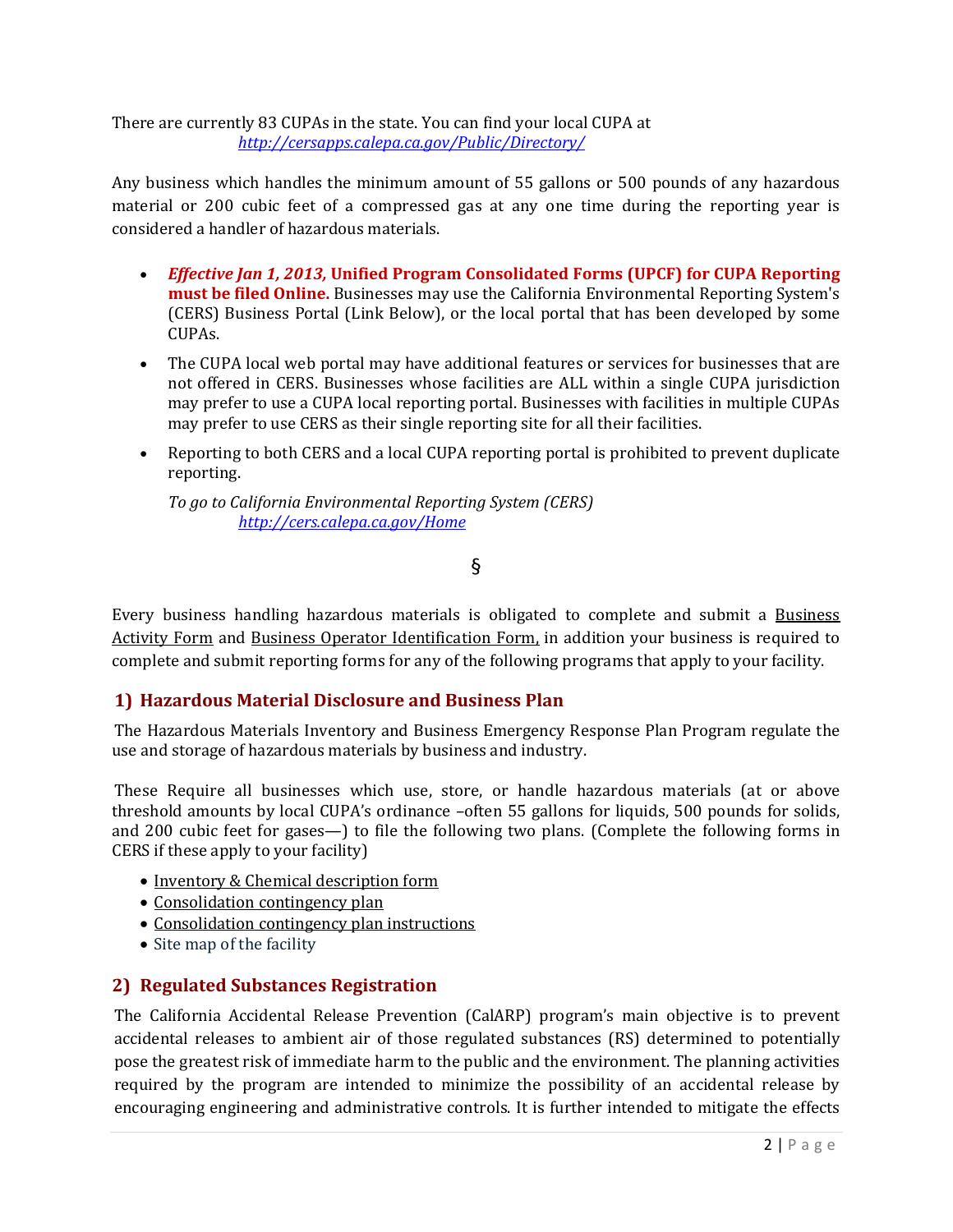of an accidental release, by requiring owners or operators of facilities to develop and implement an accident prevention program. Subsequently, the owner or operator may be required to develop and submit a risk management plan (RMP) to the administering agency.

Businesses that handle Regulated Substances (including Federally listed Extremely Hazardous Substances and State listed Acutely Hazardous Materials), are required to submit a Regulated Substance Registration to the CUPA.

## **3) Underground Storage Tank (UST) Program**

Businesses that have underground storage tanks to store hazardous materials, including gasoline, are required to complete and submit a UST Facility form and UST Tank form for each tank to their corresponding CUPA. New USTs must complete and submit a UST Installation ‐ Certificate of Compliance form. Also, these businesses must complete and submit Section II of the Consolidated Contingency Plan and a plot plan (with location of UST system) to the CUPA. (Complete the following forms in CERS if these apply to your facility)

- Underground Storage Tank (UST) Facility form
- Underground Storage Tank (UST) Tank form
- Underground Storage Tank (UST) Installation

### **4) Aboveground Petroleum Storage Tanks (APST)**

Any business, which stores petroleum products (gasoline, oil, etc.) in aboveground storage tanks with a total capacity for the facility greater than 1,320 gallons, is required to complete a Spill Prevention Countermeasure Control (SPCC) Plan. The plan is approved by the Regional Water Quality Control Board and is maintained at the tank location. For more information visit US EPA's website at: http://www.epa.gov/oilspill/

### **5) Hazardous Waste Generator**

Any business which generates any quantity of a hazardous waste is a hazardous waste generator. Hazardous wastes are any chemical wastes which are toxic, corrosive, reactive, or ignitable, as defined in State law, including waste oil, waste coolant, waste parts cleaner, waste photo developer, waste printing inks, waste cleaning solvent, waste paint and spray booth filters. Generators are required to submit a Waste Generator Form to the CUPA.

Businesses that generate hazardous waste and conduct onsite hazardous waste treatments authorized under Permit‐By‐Rule (PBR), Conditional Authorization (CA) and Conditional Exemption (CE) tiers, are required to complete and submit Onsite Hazardous Waste Treatment Notification ‐ Facility, Onsite Hazardous Waste Treatment Notification ‐ Unit, Certificate of Financial Assurance pages, and other attachments to the CUPA.

Hazardous waste generators that collect non‐RCRA hazardous waste or conduct hazardous waste activities exempt from RCRA at remote sites, and subsequently transport the hazardous waste to consolidation sites operated by the generator must complete and submit a Remote Waste Consolidation Site Annual Report page to the CUPA.

Businesses closing Hazardous Waste tanks must complete and submit a Hazardous Waste Tank Closure Certification page to the CUPA.